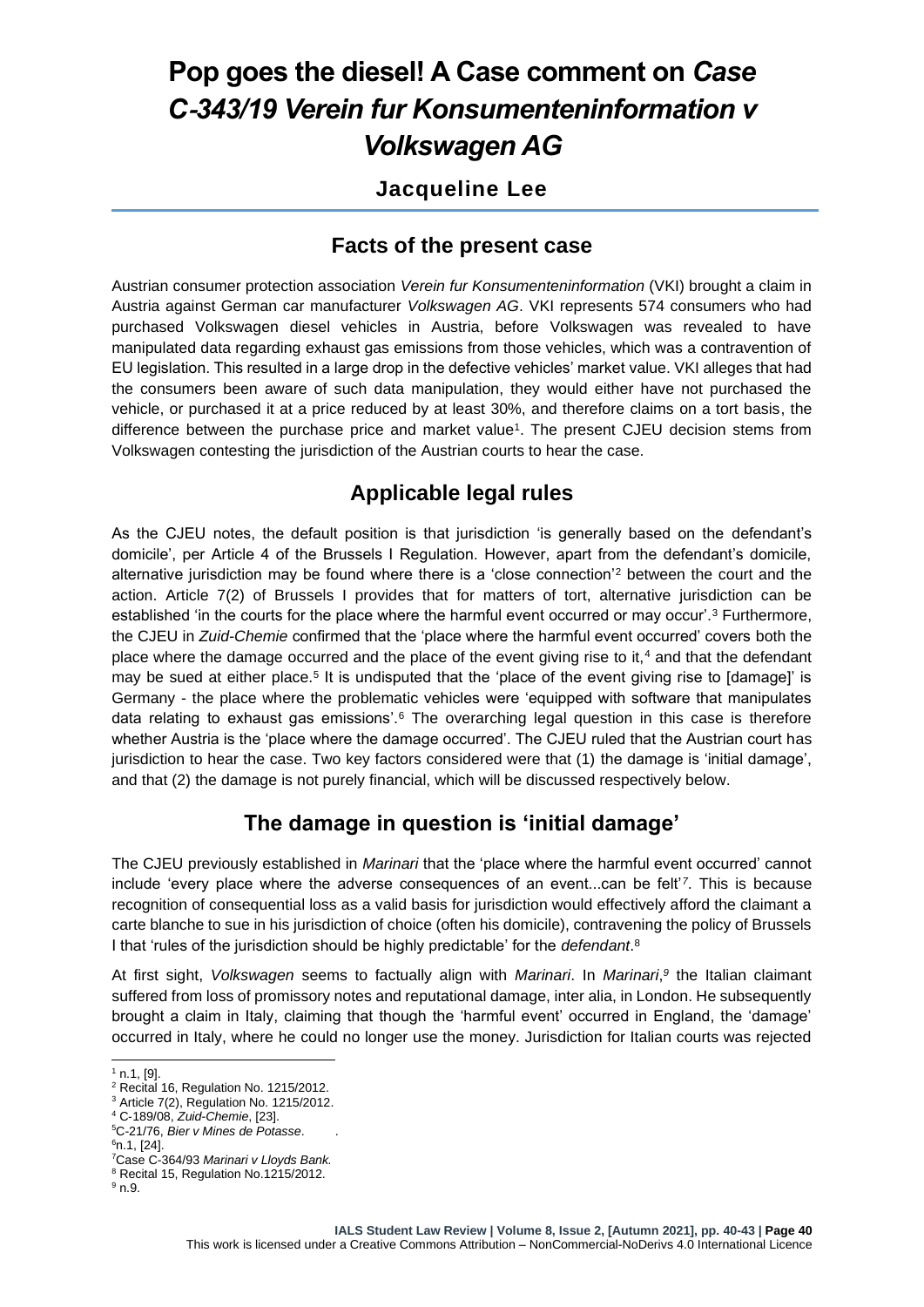on the basis that the initial damage was suffered in England; any damage that occurred in Italy was consequential financial damage built upon the initial damage that happened in England. Applying this to *Volkswagen*, the manufacturing defect in Germany could be construed as initial damage, with the drop in market value experienced in Austria construed as consequential financial loss. Under this interpretation, the Austrian courts would not have jurisdiction.

However, in the present case, the court determined that the damage suffered was initial damage, on the basis that the reduction of market value 'did not exist before the purchase of the vehicle by the final purchaser'. The court's reasoning is inspired by the Opinion of Attorney-General Sanchez-Bordona (AG),<sup>10</sup> which notes that the market value of the vehicles 'did not become a reality' until the diesel scandal was exposed. Intuitively, this is a reasonable conclusion: when the defective cars were manufactured, the diesel scandal had not been revealed, and therefore the market price had not dropped - there is no 'damage' yet. Therefore, since loss of value 'did not become a reality'<sup>11</sup> until the public scandal, this damage is direct for the final purchaser before the scandal. Further, only the final purchaser is a *direct* victim, because any previous buyers would not have experienced any damage in the form of lower market value when buying/selling the car, as the scandal had not affected the valuation of the car yet. It is therefore reasonable for the CJEU to conclude that Austria (place of final purchase pre-scandal) was the place of initial damage.

### **The damage in question is not purely financial**

The CJEU emphasises that the damage at hand is 'material', as opposed to 'purely financial'.<sup>12</sup> This distinction is crucial because *Lober*<sup>13</sup> establishes that in cases of pure financial loss, alternative jurisdiction is only found where 'other specific circumstances' require jurisdiction to be attributed to that court (in addition to the requirement that the damage alleged must occur in the claimant's bank account held in that jurisdiction). This additional criteria of 'other specific circumstances' requires the court to engage in a fact-specific exercise of whether alternative jurisdiction should be granted on the basis of 'proximity' and 'predictability'. *Lober*, however, only involved financial loss from financial assets. The CJEU therefore circumvented the need to fulfill the 'other specific circumstances' criteria by distinguishing the present case from *Lober* on the basis that there are 'tangible assets' (the defective vehicles) involved in this case. However, the CJEU appears to substitute a fine-grained analysis of whether the damage itself was financial with a simplistic consideration of whether the case factually only involved financial instruments or not. This comment contends that the CJEU provides an incorrect interpretation of Brussels I, which requires an examination of the *nature of the damage itself*. In any case, this comment agrees with the AG, as well as the referring Austrian court, that the present case involves pure financial loss. Comparing the physical characteristics of the car before and after the public scandal, there was no physical change to the cars; the only difference was the lower market value. As such, the loss was purely financial.

Despite characterising the present case as 'material damage', the CJEU peculiarly used reasoning from purely financial loss cases to justify alternative jurisdiction based on 'proximity' and 'predictability'. The referring Austrian courts had argued that establishing Austrian jurisdiction on the basis of 'place of purchase' 'jeopardises the ability of the defendant to foresee which court will have jurisdiction', as there were second hand purchases involved, which Volkswagen may not have foreseen. In response, the AG cryptically notes that 'a vehicle manufacturer like Volkswagen is in a position to foresee with ease'<sup>14</sup> that its vehicles will be sold in Austria, and this satisfies the 'other specific circumstances' criteria in this case. The most realistic interpretation of the AG's phrase is that as a multinational corporation, Volkswagen marketed its cars in Austria, and therefore can foresee 'with ease' that vehicles will be sold there. The CJEU, however, offers a more tenuous argument that 'by knowingly contravening statutory

<sup>10</sup> Opinion, C‑343/19 *Verein fur Konsumenteninformation v Volkswagen AG.*

 $11$  Ibid.

 $12n.1, 1341$ .

<sup>13</sup> Case C-304/17 Löber, [36].

<sup>14</sup> n.12.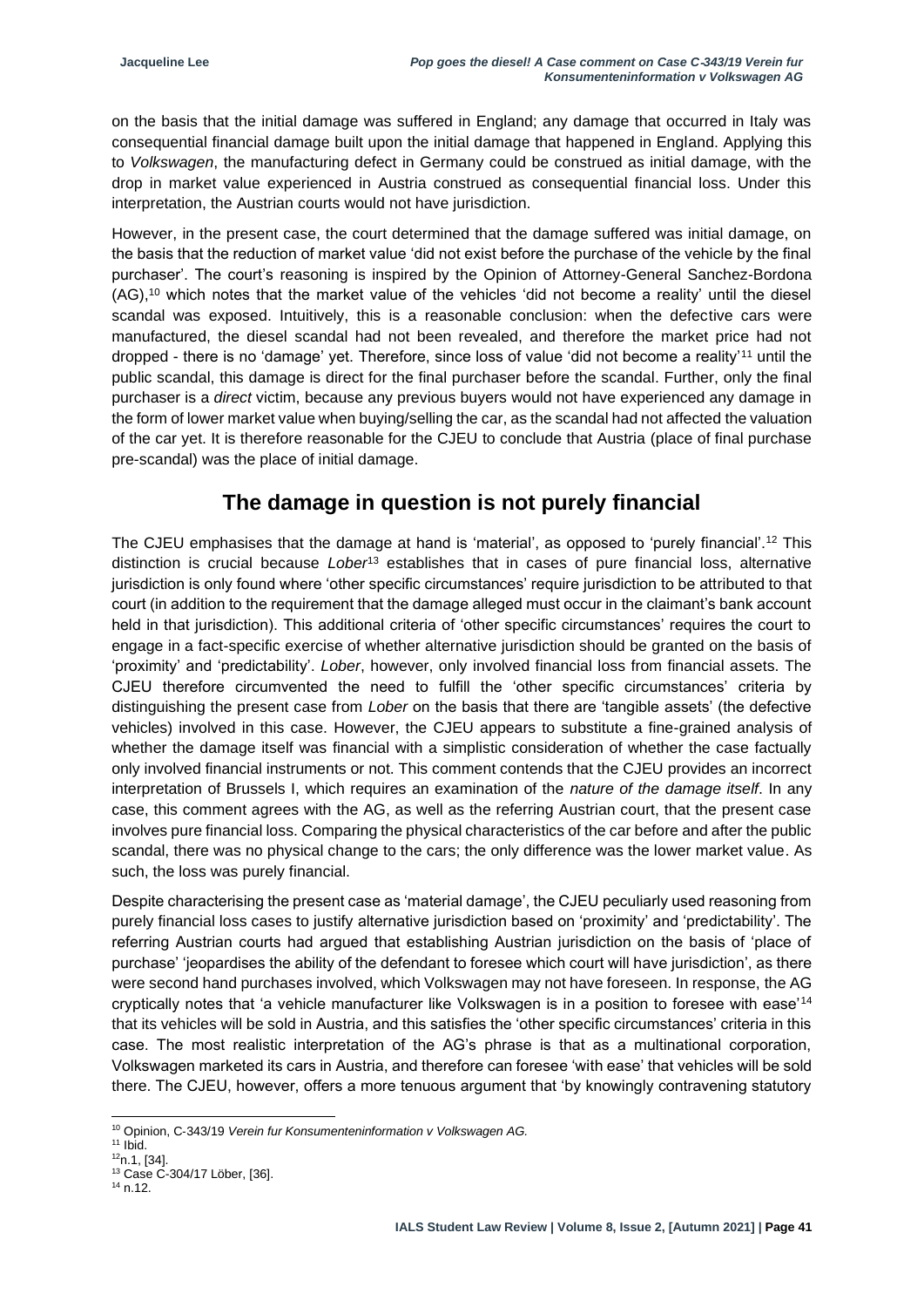requirements'<sup>15</sup>, Volkswagen must 'anticipate that damage will occur at the place'<sup>16</sup> where the vehicle is purchased by a customer who reasonably expects it to be compliant with statutory requirements - in this case, Austria. This idea of putting a defendant who flouts the law on constructive notice of foreseeability echoes *Kolassa*, where the court granted alternative jurisdiction on the basis that a bank which issues an unlawful, substandard prospectus in a jurisdiction is deemed to 'anticipate' that investors may as a result suffer from financial damage in that jurisdiction. Such constructive notice is rationalised as deterrence of unlawful conduct in order to 'strengthen the legal protection'<sup>17</sup> of EU citizens. If the CJEU has indeed taken inspiration from *Kolassa* in the present case, its reasoning is questionable on two grounds. Firstly, the CJEU conflates deterring unlawful conduct with satisfying the threshold of reasonable foreseeability - it is neither appropriate nor justifiable to grant alternative jurisdiction on a punitive basis. Crucially, unlike in *Kolassa* where the defendant failed to meet Austriaspecific regulations, Volkswagen failed an EU-wide regulation. In *Kolassa*, by failing Austria-specific regulations, the defendant could reasonably anticipate that *Austrian* customers would suffer from harm as a result of substandard prospectuses. However, in the present case, flouting an EU-wide regulation does not allow Volkswagen to reasonably foresee that Austrian consumers would suffer harm. This exacerbates the punitive nature of alternative jurisdiction in the present case compared to *Kolassa*, and goes against the fundamental objective of the Brussels I Regulation to safeguard reasonable foreseeability for defendants regarding which jurisdiction a claim can be brought against them in. Secondly, *Kolassa* is a pure financial loss case, a characterisation which the CJEU took great lengths to distinguish this case from.

Though questioning the appropriateness of granting jurisdiction based on deterrence, this comment argues that if the CJEU were to insist on a *Kolassa*-type pure financial loss reasoning on the unlawful conduct of Volkswagen, the court ought to have followed the AG's characterisation of the case as purely financial. An even better approach would have been for the CJEU to adopt the AG's proposal that damage occurs at the place of purchase, provided that there are 'other circumstances' (per *Lober*) that support alternative jurisdiction, and those other circumstances must enable Volkswagen to reasonably foresee civil liability action. The CJEU might have been able to construe the unlawful conduct as 'other circumstances' that confirm alternative jurisdiction, alongside other factors like marketing within Austria (as strongly suggested by the AG), which would ensure that jurisdiction is properly granted where reasonably foreseeable, rather than as a remedy to deter unlawful conduct.

### **Remaining ambiguities**

In the present case, CJEU does not adequately address the referring courts' concern about foreseeability regarding second hand purchases. If the defective vehicles were to be sold to an ordinary consumer in country X, where it did not engage in marketing/advertising (thus the sale was not reasonably foreseeable), the Austrian courts would suggest that alternative jurisdiction in country X cannot be established on principles of proximity and foreseeability. However, the CJEU, through *Kolassa* and the present case, seems to suggest that because unlawful conduct was present, Volkswagen ought to have anticipated to be sued in country X, despite the lack of advertising, to defend the public policy of protecting EU citizens' legal rights. This reasoning ventures on constructing alternative jurisdiction punitively - although this deters unlawful conduct, the CJEU risks unfairness to the defendant by broadening the scope of when the place of damage is truly 'reasonably anticipated'. In the present case, Austria was both the place of marketing and the place of purchase, so the aforementioned hypothetical issue does not arise. However, the CJEU has yet to tackle the issue of foreseeability for the defendant where these two places are different.<sup>18</sup>

A second remaining ambiguity is that the *Lober* criteria, requires 'other specific circumstances' are needed to grant alternative jurisdiction to the Austrian courts; the mere purchase of vehicles in Austria

<sup>15</sup> n.1, [37].

<sup>16</sup> ibid.

<sup>17</sup> C 375/13, *Kolassa,* [56].

<sup>18</sup> Lehmann, Remaining Questions About CJEU Judgment in *VKI v Volkswagen* (2020).